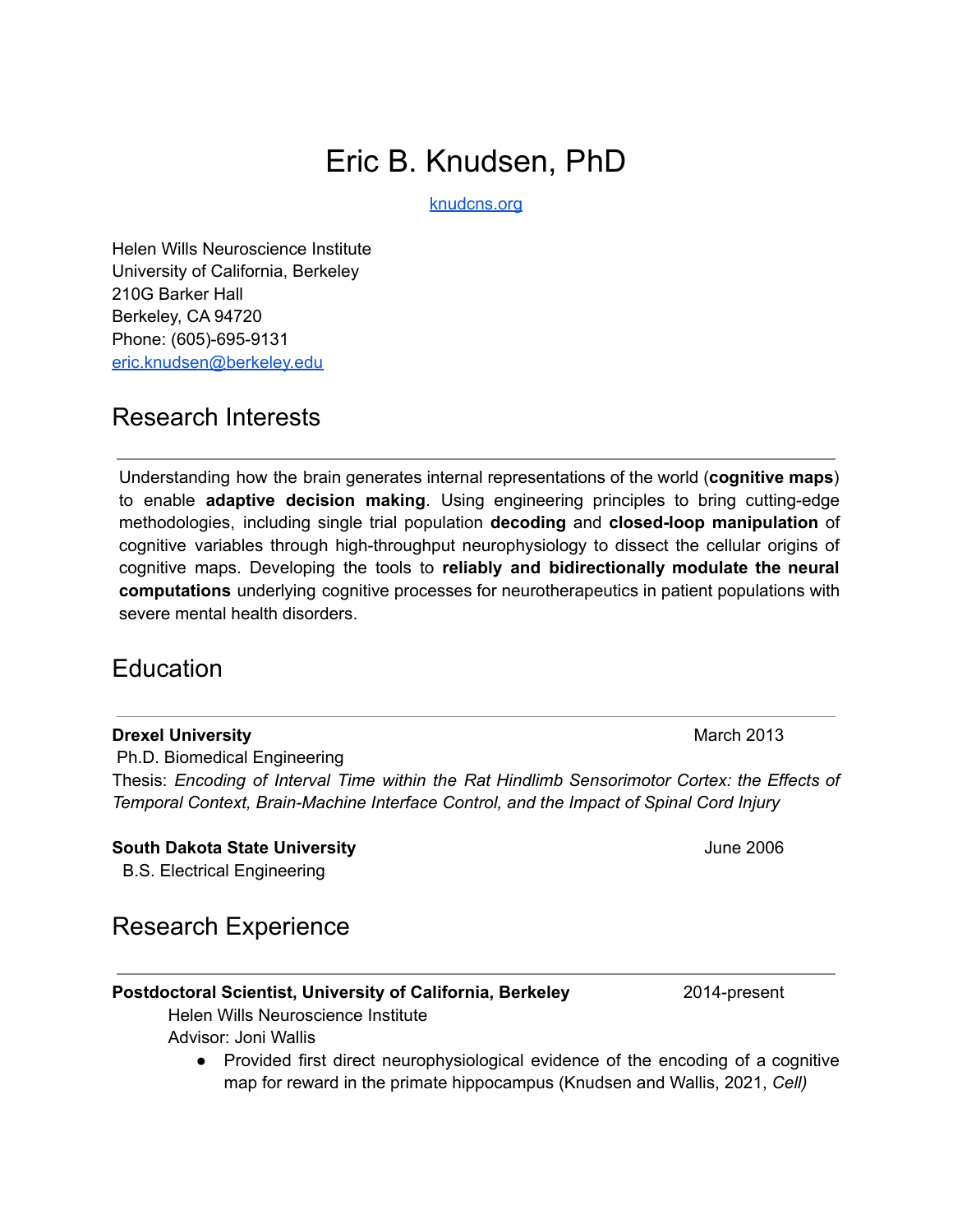- Identified the causal nature between the interaction of orbitofrontal cortex and the hippocampus underlying adaptive decision making through closed-loop manipulation of theta oscillations (Knudsen and Wallis, 2020, *Neuron*)
- Developed computer-aided techniques for large-scale acute neurophysiology in the awake, behaving primate (Knudsen et al. 2019, *IEEE*)
- Performed rapid-iteration open-loop stimulation experiments as part of DARPA SUBNETs initiative (2014-2016)

*This work resulted in publications in Neuron and Cell, an upcoming review in Nature Reviews Neuroscience, and several more publications in preparation investigating hippocampal replay during reward learning, the fast and slow components of value-based decision making, and how task state information in the hippocampus affects value-based processing in orbitofrontal cortex.*

#### **Postdoctoral Researcher, Drexel University, Philadelphia** 2013-2014

School of Biomedical Engineering

• Developed preliminary analyses on neural responses to postural adaptation

*This one year postdoc was devoted to finishing graduate work and developing a new behavioral task for brain-machine interface in the rodent and resulted in several publications.*

#### **Graduate Student, Drexel University, Philadelphia** 2006-2013

School of Biomedical Engineering Advisor: Karen Moxon

- Showed that combined rehabilitation strategies foster enhanced cortical reorganization following spinal cord injury
- Demonstrated encoding of subject time estimates in rat sensorimotor cortex, which are subsequently altered by brain-machine interface training
- Decoded hindlimb movements for the restoration of movements after spinal cord injury

*This work led to four principal author publications and nine additional publications. Work was funded by a Drexel Neuroengineering Fellowship, an R01, and the Shriners Hospital for Children.*

## Research Skills

*Animal models* Non-human primate, rodent

*Aseptic Technique* Cranial implants and explants for acute and chronic electrophysiology, craniotomy, dura mater scraping, implant maintenance

*Experiment Techniques* Large-scale neurophysiology, closed loop stimulation, pupilometry, psychophysics, instrumentation and task design, rapid prototyping, structural MRI.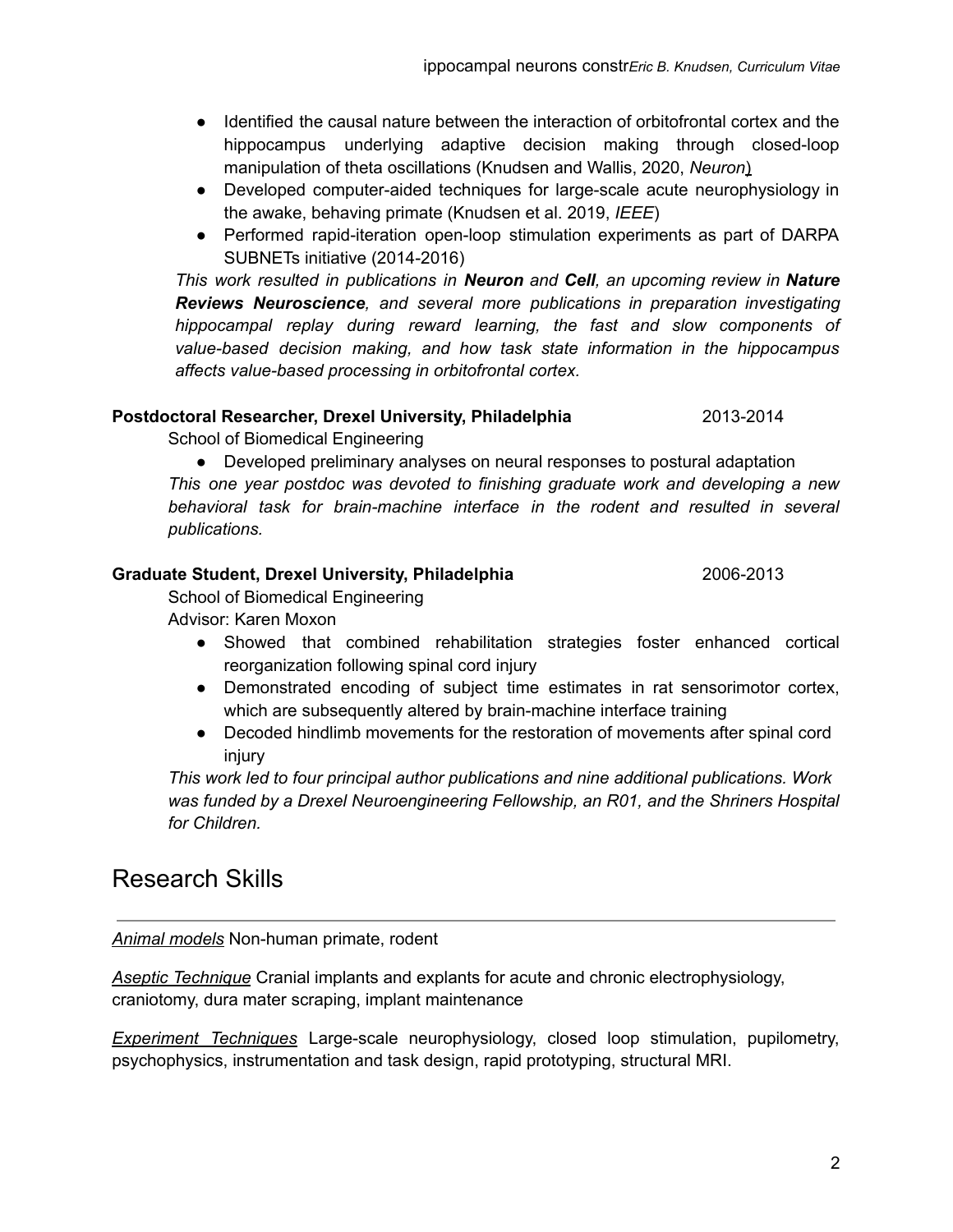### Research Grants

*Contributions to Ongoing Funded Research*

**R01-MH117763**: *Frontostriatal Rhythms Underlying Reinforcement Learning* 2018-present Principal Investigator: Joni Wallis, PhD

University of California, Berkeley

*Role: Contributor. My work on the role of orbitofrontal cortex theta oscillations in reinforcement learning were the basis for this award. I provided preliminary data and contributed to the grant with Dr. Wallis.*

**R01-MH121448**: *Hippocampal-Orbitofrontal Interactions and Reward Learning* 2019-present Principal Investigator: Joni Wallis, PhD

University of California, Berkeley

*Role: Contributor. My work on the interactions between orbitofrontal cortex and hippocampus were the basis for this award. I provided preliminary data and contributed to the grant with Dr. Wallis.*

**R01-NS116623:** *Large-Scale Recordings in Primate Prefrontal Cortex: Mechanisms of Value and Attention.*

Principal Investigators: Tirin Moore, PhD, Krishna Shenoy, PhD, Joni Wallis, PhD. Stanford University, University of California, Berkeley

*Role: Contributor. My closed-loop stimulation work and acute recording platform were part of the basis of the Wallis lab portion of the grant. I provided data.*

#### *Contributions to Prior Funded Research*

**R21-DA041791:** *The Unlearning of Stimulus-Outcome Associations Through Intracortical Microstimulation.* 2016-2017

Principal Investigator: Joni Wallis, PhD

University of California, Berkeley

*Role. Co-writer. My work on microstimulation in orbitofrontal cortex and large-scale neurophysiology were the basis for this award. I provided preliminary data and co-wrote the grant with Dr. Wallis.*

### **Publications**

#### **2021**

**Knudsen, EB**, and Wallis, JD. Taking stock of value in orbitofronal cortex. *Nature Reviews Neuroscience*, in preparation.

Balewski, ZZ, **Knudsen, EB**, and Wallis, JD. Fast and slow contributions to decision making. In preparation.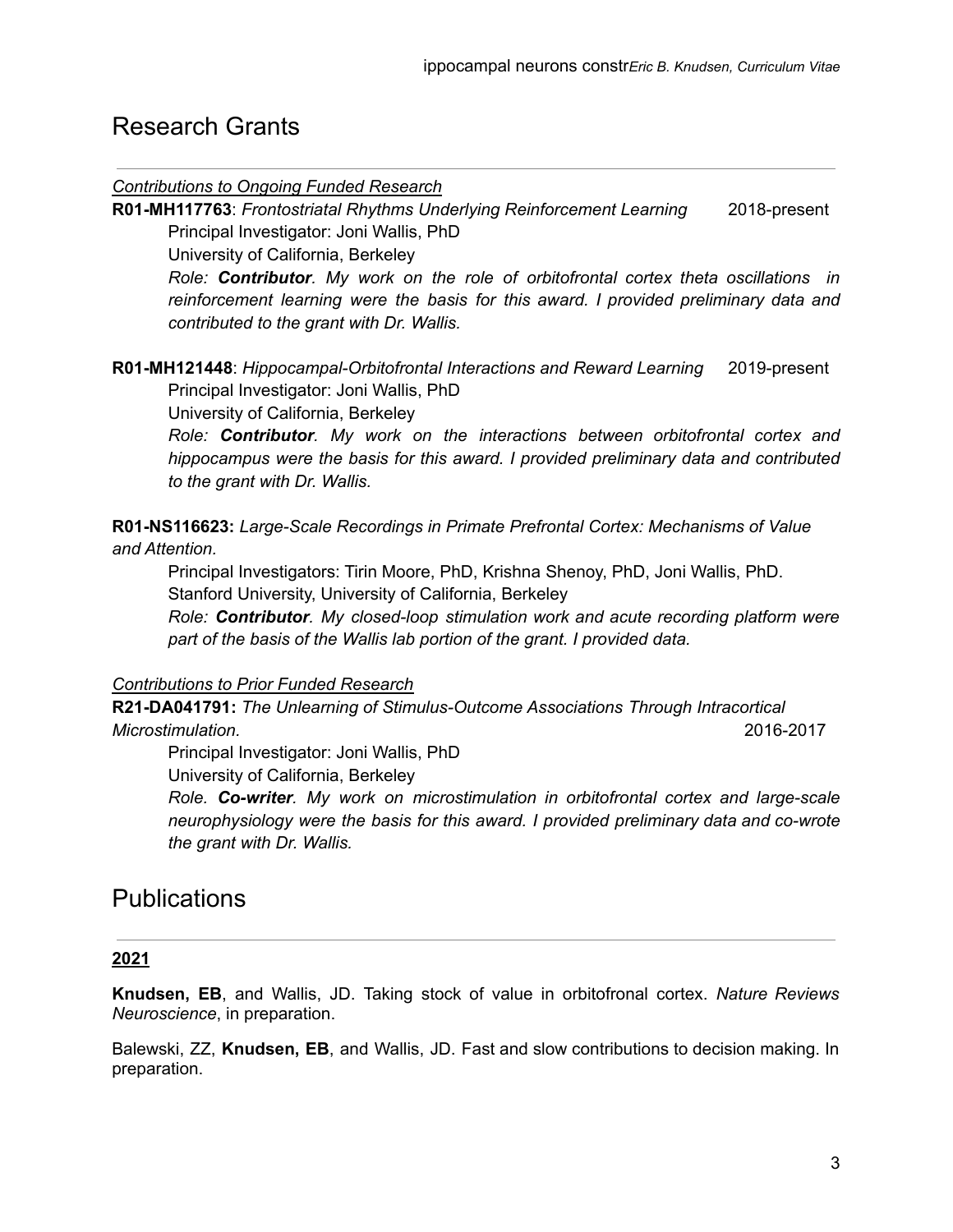**Knudsen, EB,** and Wallis, JD. Huct a map of an abstract value space. *Cell* 184(18), 4640-4650.e10*.* <https://doi.org/10.1016/j.cell.2021.07.010>

#### **2020**

**Knudsen, EB**, and Wallis, JD. Closed-Loop Theta Stimulation in the Orbitofrontal Cortex Prevents Reward-Based Learning. *Neuron* 106, 537–547.e4 <https://doi.org/10.1016/j.neuron.2020.02.003>

#### **2019**

**Knudsen, EB**, Balewski, ZZ, and Wallis, JD. Model-based approaches for targeted neurophysiology in the behaving non-human primate. *9th International IEEE EMBS Conference On Neural Engineering*, San Francisco, CA. <https://doi.org/10.1109/NER.2019.8716968>

#### **2017**

Moxon, KA, and **Knudsen, EB**. Restoration of hindlimb movements after complete spinal cord injury using brain-controlled functional electrical stimulation. *Front. Neurosci*. <https://doi.org/10.3389/fnins.2017.00715>

#### **2016**

Foffani, G, Shumsky J, **Knudsen, EB**, Ganzer, PD, and Moxon, KA. Interactive effects between exercise and serotonergic pharmacotherapy on cortical reorganization after spinal cord injury. *Neurorehabil. Neural Repair* 30(5): 479-489. <https://doi.org/10.1177%2F1545968315600523>

#### **2014**

**Knudsen, EB**, Powers, MP, and Moxon, KA. Dissociating movement from movement timing in the rat primary motor cortex. *Journal of Neuroscience* 34(47): 15576-15586*.* <https://doi.org/10.1523/JNEUROSCI.1816-14.2014>

#### **2013**

Ganzer, PD, Moxon, KA, **Knudsen, EB**, and Shumsky, JS. Serotonergic pharmacotherapy promotes cortical reorganization after spinal cord injury. *Exp. Neurol.* 241: 84-94. <https://doi.org/10.1016/j.expneurol.2012.12.004>

Granziano, A, Foffani, G, **Knudsen, EB**, Shumsky, JS, and Moxon, KA. Passive exercise of the hindlimbs after complete thoracic transection of the spinal cord promotes cortical reorganization. *PLoS One* 8(1). <https://doi.org/10.1371/journal.pone.0054350>

#### **2012**

Dougherty, JB, Goodman, JM, **Knudsen, EB,** and Moxon, KA. Controlled Unilateral Isometric Force Generated by Epidural Spinal Cord Stimulation in the Rat Hindlimb. IEEE Transactions on Neural Systems and Rehabilitation Engineering. 20(4): 549-556. <https://doi.org/10.1109/tnsre.2012.2190424>

**Knudsen, EB**, Flint, RD, and Moxon, KA. Encoding of temporal intervals in the rat hindlimb sensorimotor cortex. *Frontiers in Systems Neuroscience* 6(67). <https://doi.org/10.3389/fnsys.2012.00067>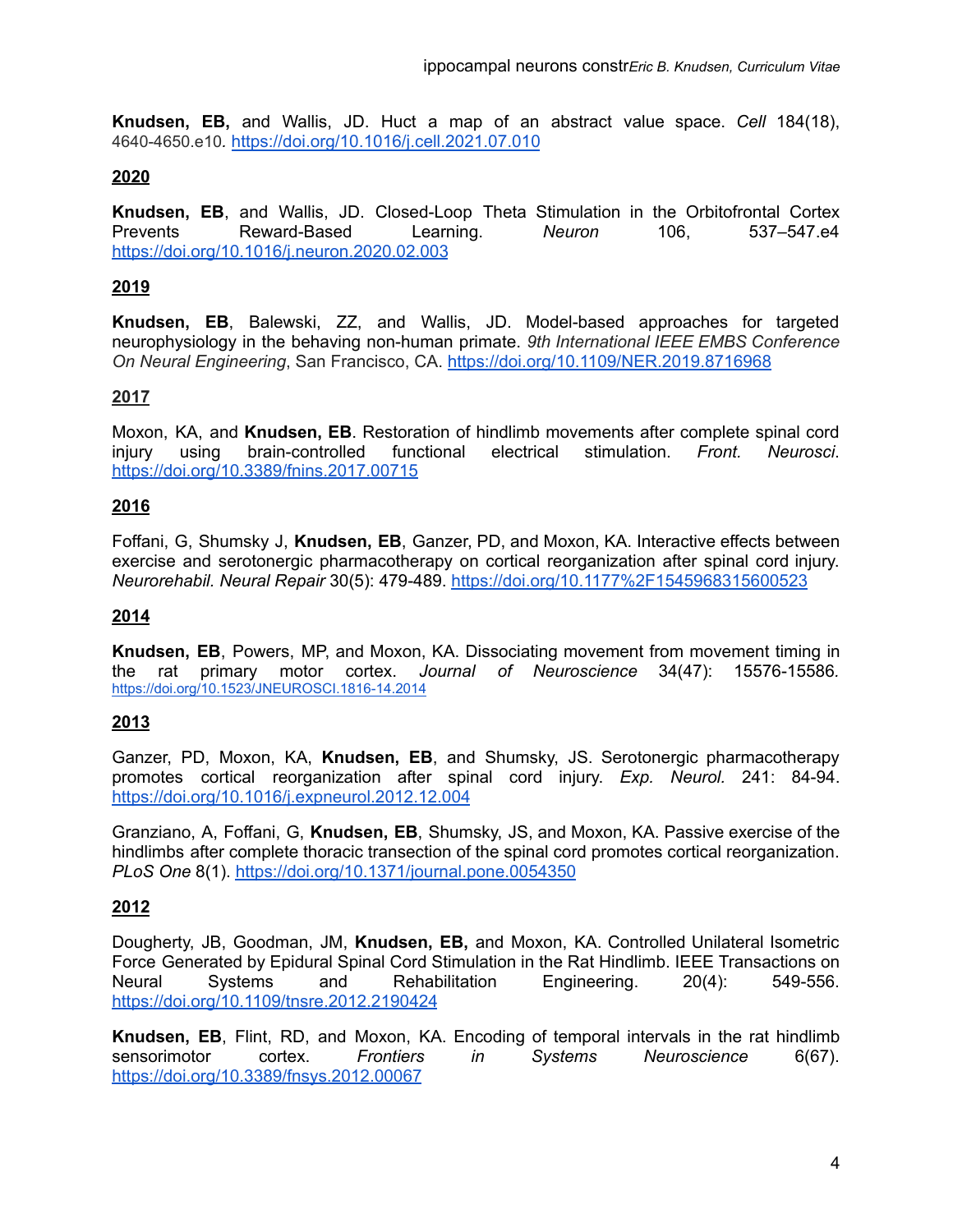Manohar, A, Flint, RD, **Knudsen, EB**, and Moxon, KA. Decoding hindlimb movement for a brain machine interface to restore function after a complete spinal transection. *PLoS One* 7(12) <https://doi.org/10.1371/journal.pone.0052173>

#### **2011**

Dougherty, JB, **Knudsen, EB,** Goodman, JM, and Moxon, KA. Response mapping for epidural spinal stimulation for the restoration of controlled hindlimb movement after spinal cord injury. *Proceedings of the Fifth IEEE-EMBS Conference on Neural Engineering*, Cancun Mexico.

Kao, T, Shumsky, JS, **Knudsen, EB**, Murray, M, and KA Moxon. Functional role of exercise-induced cortical organization of sensorimotor cortex after spinal transection. *Journal of Neurophysiology* 106(6), 2662-2674. <https://doi.org/10.1152/jn.01017.2010>

Manohar, A, Flint, RD, **Knudsen, EB**, and Moxon, KA. Role of Neuronal Plasticity after Spinal Cord Injury for Neurorobotic Control. *Proceedings of the Fifth IEEE-EMBS Conference on Neural Engineering*, Cancun, Mexico.

**Knudsen, EB**, Moxon, KA, Sturgis, EB, and Shumsky, JS. Skilled hindlimb reaching task in rats as a platform for a brain-machine interface to restore motor function after complete spinal cord injury, *Proceedings of the 33rd Annual International Conference of the IEEE Engineering in Medicine and Biology Society*, Boston MA.

### Teaching Experience

#### **Guest lecture, Berkeley City College** Fall 2020

*Course:* Child Growth & Development *Responsibilties: Invited to teach one lecture on the neuroscience of child development. Developed and delivered a 50-minute lecture.*

#### **Lecturer, Drexel University** Winter 2014

*Course:* Neural Engineering I

*Responsibilities:* Taught class for entire term. Developed and delivered 13 hour-long lectures, created dry-lab assignments for course work, and wrote, administered, and graded quizzes, midterm and final exams. Students performed an end-of-term computation project based on their own interests. 30 students.

#### **Team Advisor, Drexel University** 2013-2014

#### *Course:* Senior Design I-III

*Responsibilities*: Guided a group of three senior biomedical engineering undergraduate students in the design and development of a fully-implantable, programmable spinal cord stimulator to restore functional movements following spinal cord injury. Students gained experience in biomedical circuit design, microfabrication, and spinal cord anatomy and physiology.

#### **Graduate Teaching Assistant**, **Drexel University** 2010-2011

*Course:* Neural Engineering I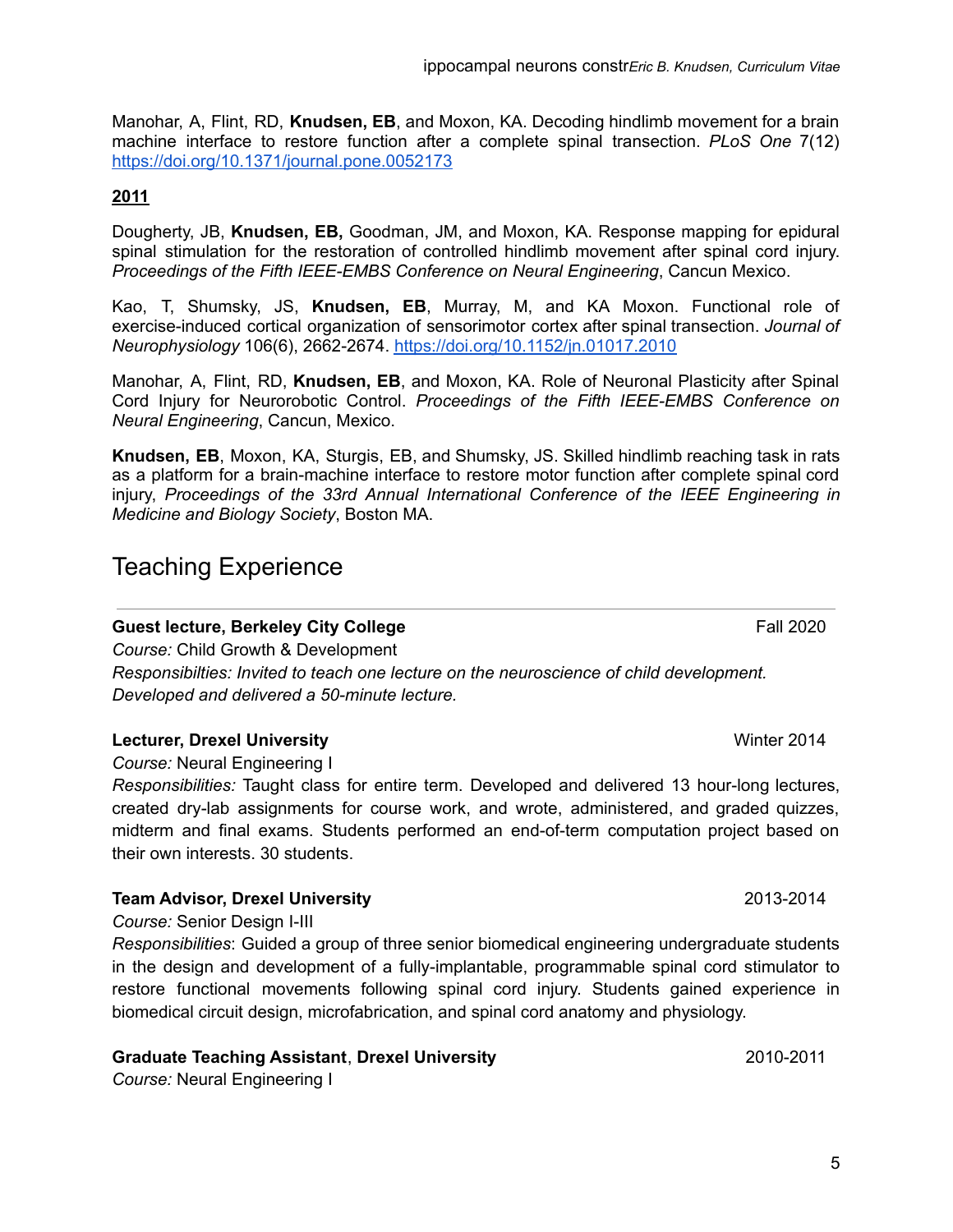*Responsibilities:* Ran laboratory curriculum and discussion of electrophysiological principles. Used software (Matlab, Yale's NEURON) to perform simulations of single neurons and networks of spiking neurons.

#### **Graduate Teaching Assistant, Drexel University** 2008 *Course:* Senior Design *Responsibilities:* Provided front-line help for all senior design groups. 12 teams of 3-4 students.

## Mentoring Experience

| Mentor for Celia Ford, University of California, Berkeley<br>Current status: Graduate student in the Wallis lab, UC Berkeley                     | 2018-present |
|--------------------------------------------------------------------------------------------------------------------------------------------------|--------------|
| Mentor for Zuzana Baleweski, University of California, Berkeley<br>Current status: Graduate student in the Wallis lab, UC Berkeley               | 2017-present |
| Mentor for Mauricio Rangel-Gomez, PhD, University of California, Berkeley<br>Current status: Program Manager at NIMH                             | 2015-2017    |
| Mentor for Nathaniel Bridges, PhD, Drexel University graduate student<br><b>Current status: Air Force Research Laboratory</b>                    | 2012-2014    |
| Mentor for Marissa Powers, PhD, Drexel University graduate student<br><b>Current status: Solutions Architect at Intel Corporation</b>            | 2010-2014    |
| Mentor for Carl Beringer, Drexel University undergraduate student<br>Current status: Graduate student in the Gaunt lab, University of Pittsburgh | 2012-2014    |
| Mentor for James Goodman, PhD, Drexel University undergraduate<br>Current status: Postdoctoral Scientist at University of Gottingen              | 2010-2012    |

Other Undergraduate Mentees: Shoyra Ghai (UC Berkeley), Erik Donovan *(Drexel),* Elliott Berkowitz-Sturgis *(Drexel)*

## Service & Outreach

| <b>Ad Hoc Reviewer</b>                                                                    | 2015-present |
|-------------------------------------------------------------------------------------------|--------------|
| Frontiers in Computational Neuroscience, IEEE Engineering in Medicine and Biology Society |              |

| <b>Professional Societies</b>                             |              |
|-----------------------------------------------------------|--------------|
| Society for Neuroscience, member                          | 2009-present |
| Institute of Electrical and Electronics Engineers, member | 2004-present |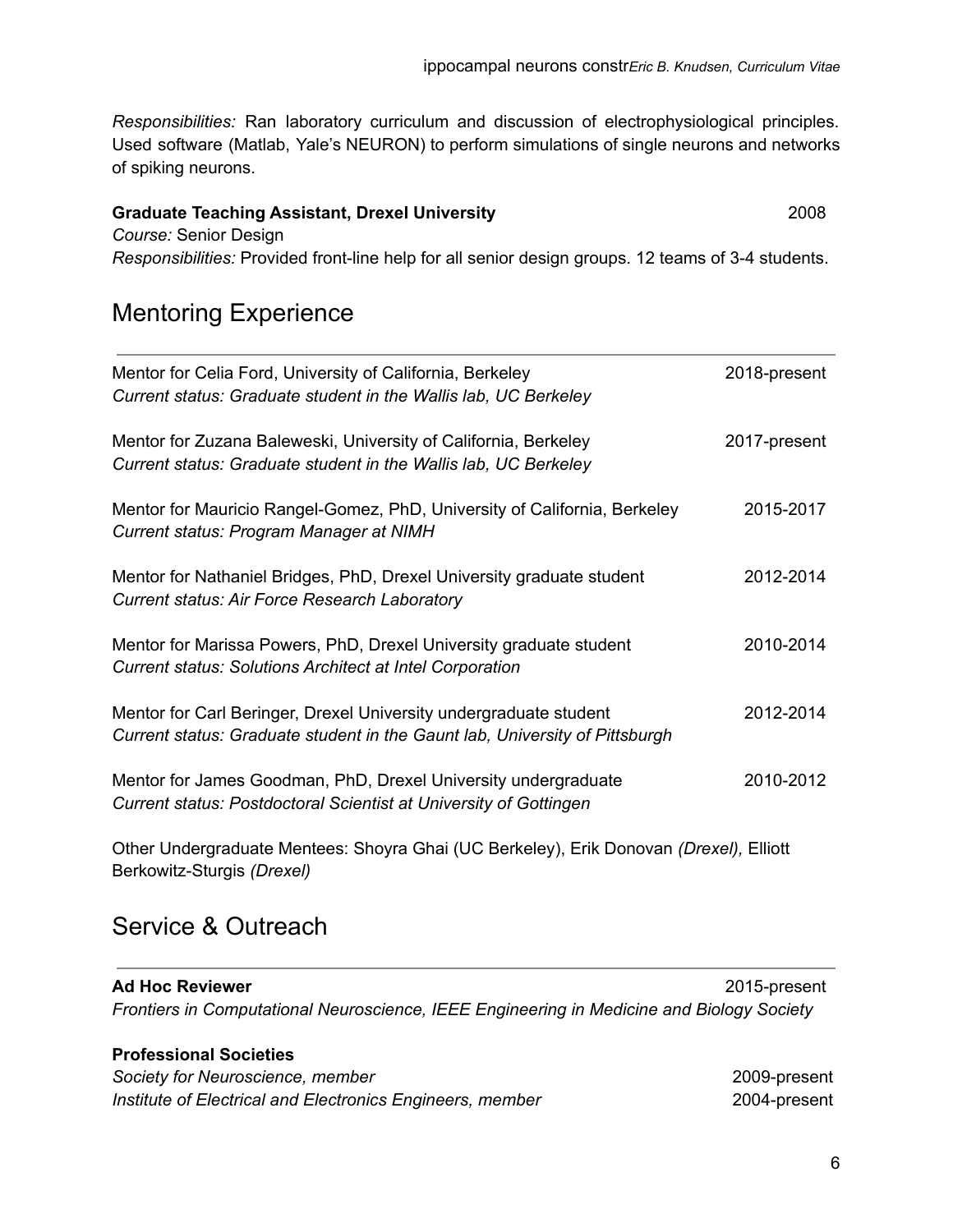#### **Journal Club** 2018-present

*Founder. Lead weekly discussions with Wallis lab members on the latest primary neuroscience research*

#### **Judge, Drexel University Research Day** 2013

### Presentations

#### *Invited Talks*

- 1. "Getting lost in thought? How the hippocampus maps the unseen world in our heads." Popping the Science Bubble via the Berkeley Public Library. Berkeley, CA October 19, 2021.
- 2. "Learning in abstract value spaces." Wellcome Centre for Integrative Neuroimaging via World Wide Neuro platform. Oxford University, Oxford, GB. July 22, 2020.
- 3. "Learning in abstract value spaces". Robert Knight Lab. Berkeley, CA. June 17, 2020.
- 4. "Orbitofrontal cortex synchronizes with hippocampus to enable reward-based learning." UC Berkeley Neuroscience Retreat. Richmond, CA. October 6, 2018.
- 5. "Orbitofrontal Theta and Reinforcement Learning." Center for Neural Engineering and Prostheses Annual Retreat. Berkeley, CA. December 7, 2017.
- 6. "Large-Scale Frontal Lobe Neurophysiology in the Behavior Non-human Primate."  $7<sup>th</sup>$ Annual Plexon Neurophysiology and Behavior Workshop. Dallas, TX, April 11-14, 2016.

#### *Oral Presentations*

- 7. "Mapping the unseen: traversing cognitive spaces." Behavioral and Systems Neuroscience Area Retreat. Berkeley, CA. May 4, 2021.
- 8. "Monkey Hippocampus as a Value Map." Cortex Club. Berkeley, CA. December 5, 2019.
- 9. "Hippocampal contributions to value learning in the primate". Behavioral and Systems Neuroscience Area Retreat. Berkeley, CA. May 8, 2019.
- 10. "Keeping up in a Changing World: How OFC-Hippocampal Interactions Enable Reward-Based Learning." Cortex Club. Berkeley, CA. December 5, 2018.
- 11. "OFC-hippocampal interactions underlying reinforcement learning." Behavioral and Systems Neuroscience Area Retreat. Berkeley, CA. May 3, 2018.
- 12. "OFC-hippocampal interactions underlying reinforcement learning." Cortex Club. Berkeley, CA. February 7, 2018.
- 13. "Characterizing Subjective Value Learning in OFC." Behavioral and Systems Neuroscience Area Retreat. Berkeley, CA. May 3, 2017.